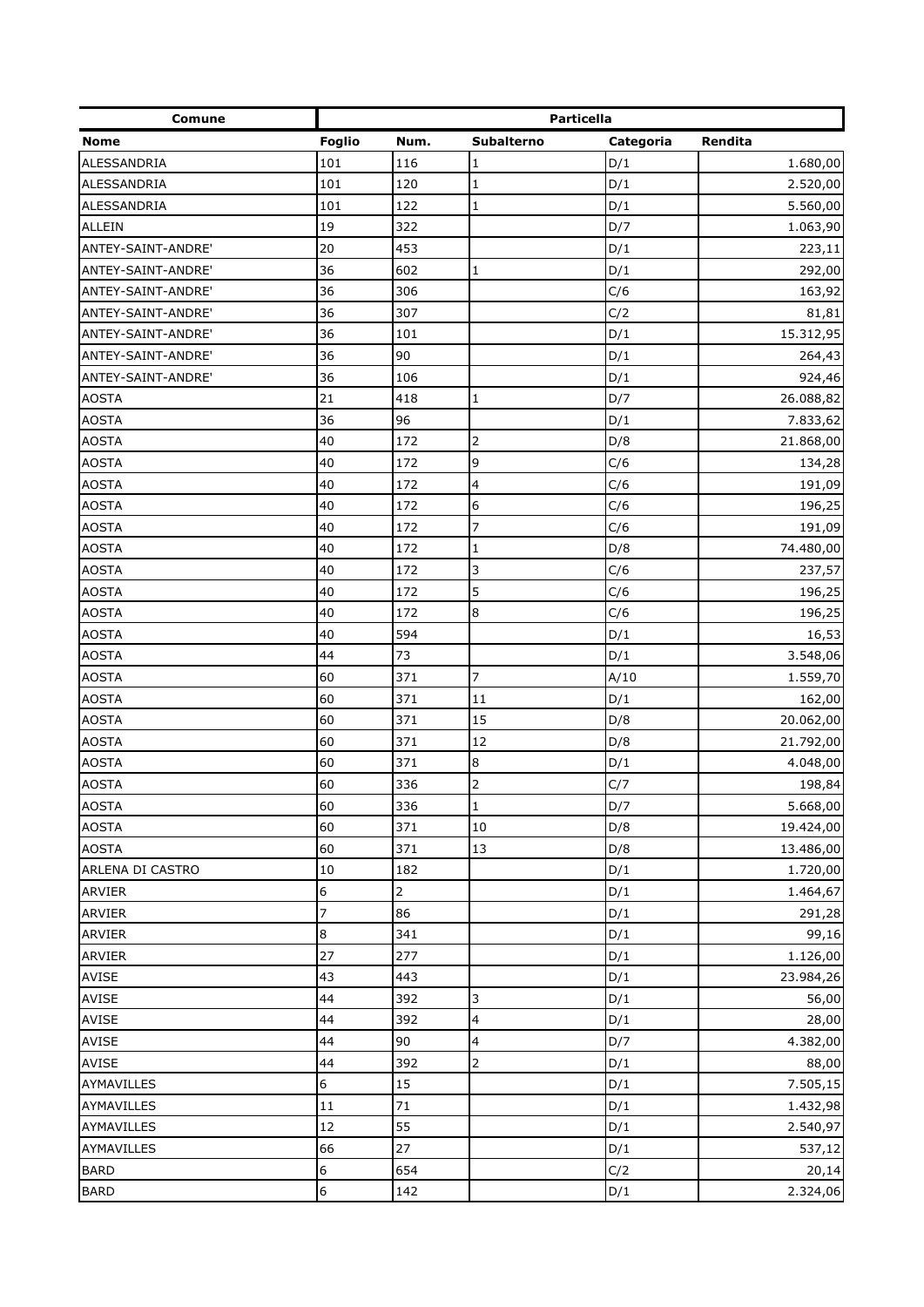| <b>BARD</b>                   | 6              | 142        | 3                       | D/1  | 42,35     |
|-------------------------------|----------------|------------|-------------------------|------|-----------|
| <b>BARD</b>                   | 6              | 225        | 3                       | D/7  | 8.881,00  |
| <b>BARD</b>                   | 6              | 329        |                         | D/1  | 604,25    |
| <b>BIONAZ</b>                 | 15             | 324        |                         | D/1  | 288,00    |
| <b>BIONAZ</b>                 | 15             | 325        | $\overline{2}$          | E/9  | 1.413,00  |
| <b>BIONAZ</b>                 | 20             | 21         |                         | D/1  | 53.897,44 |
| <b>BRUSSON</b>                | 32             | 368        |                         | D/1  | 119,82    |
| <b>BRUSSON</b>                | 32             | 418        |                         | D/1  | 247,90    |
| <b>BRUSSON</b>                | 32             | 255        |                         | D/1  | 1.520,45  |
| <b>BRUSSON</b>                | 51             | 656        |                         | D/1  | 103,29    |
| CHALLAND-SAINT-ANSELME        | 7              | 11         |                         | C/2  | 29,75     |
| CHALLAND-SAINT-ANSELME        | 7              | 6          |                         | D/1  | 130,15    |
| CHALLAND-SAINT-ANSELME        | 7              | 10         |                         | D/1  | 542,28    |
| CHALLAND-SAINT-ANSELME        | 7              | 12         |                         | C/2  | 5,58      |
| CHALLAND-SAINT-ANSELME        | 7              | 5          |                         | D/1  | 4,13      |
| CHALLAND-SAINT-ANSELME        | 7              | 13         |                         | A/4  | 140,99    |
| CHALLAND-SAINT-ANSELME        | $\overline{7}$ | 7          |                         | A/4  | 234,99    |
| CHALLAND-SAINT-VICTOR         | 3              | 389        |                         | D/1  | 52,00     |
| CHALLAND-SAINT-VICTOR         | 14             | 75         |                         | D/1  | 9.296,22  |
| CHALLAND-SAINT-VICTOR         | 14             | 320        |                         | D/1  | 64,04     |
| CHALLAND-SAINT-VICTOR         | 14             | 274        |                         | D/1  | 216,91    |
| CHALLAND-SAINT-VICTOR         | 14             | 71         |                         | D/1  | 37,10     |
| CHALLAND-SAINT-VICTOR         | 26             | 600        |                         | D/1  | 878,00    |
| CHALLAND-SAINT-VICTOR         | 34             | 106        | 1                       | C/2  | 120,85    |
| CHALLAND-SAINT-VICTOR         | 34             | 96         | $\mathbf{1}$            | D/1  | 4.074,00  |
| CHAMPDEPRAZ                   | 19             | 503        |                         | D/7  | 1.164,05  |
| <b>CHAMPDEPRAZ</b>            | 25             | 1063       | 1                       | D/7  | 2.055,50  |
| <b>CHAMPORCHER</b>            | $\mathbf{1}$   | 20         |                         | D/1  | 1.777,85  |
| <b>CHAMPORCHER</b>            | 37             | 304        |                         | D/1  | 685,26    |
| <b>CHAMPORCHER</b>            | 39             | 6          |                         | D/1  | 1.441,95  |
| <b>CHATILLON</b>              | 4              | 208        |                         | D/7  | 444,15    |
| <b>CHATILLON</b>              | 5              | 769        |                         | C/2  | 99,93     |
| <b>CHATILLON</b>              | 9              | 315        |                         | D/7  | 1.265,32  |
| <b>CHATILLON</b>              | 9              | 296        |                         | D/1  | 9.554,45  |
| CHATILLON                     | 9              | 298        |                         | D/1  | 1.415,60  |
| <b>CHATILLON</b>              | 32             | 722        |                         | C/2  | 92,96     |
|                               |                | 844        |                         | D/7  |           |
| <b>CHATILLON</b>              | 32             |            |                         |      | 307,29    |
| CHATILLON<br><b>CHATILLON</b> | 33<br>33       | 416<br>792 | $\mathbf{1}$            | D/1  | 857,32    |
|                               |                |            |                         | A/10 | 4.289,17  |
| <b>CHATILLON</b>              | 33             | 420        |                         | D/1  | 5.319,51  |
| CHATILLON                     | 33             | 422        |                         | C/2  | 34,86     |
| CHATILLON                     | 33             | 440        |                         | D/7  | 1.549,37  |
| <b>CHATILLON</b>              | 37             | 304        | 12                      | A/10 | 12.867,52 |
| <b>CHATILLON</b>              | 37             | 305        | 16                      | A/10 | 11.697,75 |
| CHATILLON                     | 37             | 229        | $\overline{2}$          | C/6  | 66,11     |
| CHATILLON                     | 37             | 576        | $\mathbf{1}$            | C/6  | 74,37     |
| <b>CHATILLON</b>              | 37             | 228        |                         | D/1  | 18,59     |
| CHATILLON                     | 37             | 33         |                         | D/8  | 70.516,00 |
| <b>CHATILLON</b>              | 37             | 347        | $\overline{2}$          | C/6  | 256,16    |
| <b>CHATILLON</b>              | 37             | 346        | $\mathbf 1$             | C/6  | 49,58     |
| CHATILLON                     | 37             | 346        | $\overline{2}$          | C/6  | 49,58     |
| CHATILLON                     | 37             | 346        | 3                       | C/6  | 49,58     |
| CHATILLON                     | 37             | 346        | $\overline{\mathbf{4}}$ | C/6  | 49,58     |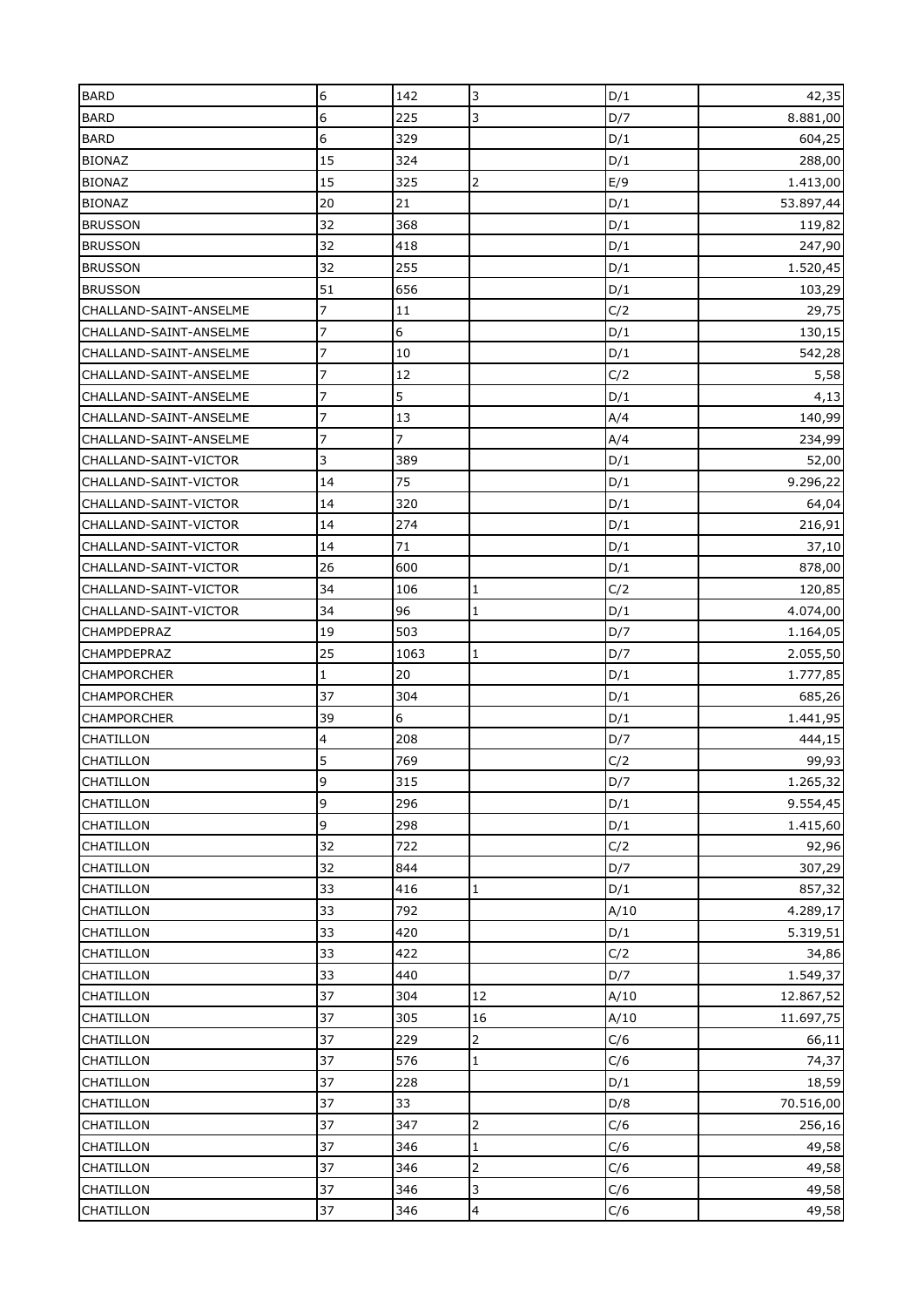| 37<br>346<br>C/6<br>6<br>49,58<br>CHATILLON<br>37<br>576<br>$\overline{2}$<br>C/6<br>74,37<br><b>CHATILLON</b><br>42<br>258<br>CHATILLON<br>C/6<br>1<br>36,93<br>258<br>$\overline{2}$<br>42<br>C/6<br>36,93<br>CHATILLON<br>42<br>258<br>3<br>C/2<br>25,56<br><b>CHATILLON</b><br>42<br>258<br>4<br>C/2<br>25,56<br><b>CHATILLON</b><br>42<br>259<br><b>CHATILLON</b><br>C/2<br>34,86<br>42<br>194<br>$\overline{2}$<br>D/1<br>173,01<br><b>CHATILLON</b><br>257<br>42<br>D/1<br>59,39<br><b>CHATILLON</b><br>44<br>141<br>CHATILLON<br>D/1<br>3.460,26<br>147<br>44<br>C/2<br><b>CHATILLON</b><br>48,81<br>46<br>385<br>5.000,00<br>D/7<br><b>CHATILLON</b><br>32<br>720<br>CHATILLON<br>A/4<br>242,73<br>720<br>A/4<br>32<br>242,73<br><b>CHATILLON</b><br>1<br>32<br>723<br>$\mathbf{1}$<br>A/4<br>242,73<br><b>CHATILLON</b><br>32<br>$\overline{2}$<br>723<br>A/4<br>242,73<br><b>CHATILLON</b><br>37<br>229<br>$\mathbf 1$<br>CHATILLON<br>A/3<br>809,55<br>37<br>305<br>14<br>A/3<br><b>CHATILLON</b><br>213,04<br>42<br>194<br>A/3<br>CHATILLON<br>$\mathbf{1}$<br>268,56<br>42<br>194<br>3<br>CHATILLON<br>335,70<br>A/3<br>53<br>$\overline{4}$<br>150<br>22,72<br>COGNE<br>D/1<br>53<br>150<br>COGNE<br>$\mathbf{1}$<br>D/1<br>475,14<br>53<br>150<br>$\overline{2}$<br>COGNE<br>A/4<br>108,46<br><b>COGNE</b><br>53<br>150<br>3<br>A/4<br>216,91<br>153<br>38<br><b>DONNAS</b><br>D/1<br>1.828,26<br>22<br><b>DOUES</b><br>904<br>D/1<br>764,36<br>8<br>1217<br><b>FENIS</b><br>D/1<br>77,47<br>211<br>756<br><b>FOGGIA</b><br>D/1<br>10.600,00<br><b>FOGGIA</b><br>211<br>757<br>D/1<br>10.600,00<br>213<br>442<br><b>FOGGIA</b><br>D/1<br>10.600,00<br>213<br>440<br>D/1<br>78,00<br><b>FOGGIA</b><br><b>FOGGIA</b><br>D/1<br>213<br>438<br>10.600,00<br>213<br><b>FOGGIA</b><br>439<br>D/1<br>10.600,00<br><b>FOGGIA</b><br>213<br>441<br>D/1<br>10.600,00<br>215<br>434<br><b>FOGGIA</b><br>D/1<br>10.600,00<br><b>FOGGIA</b><br>215<br>435<br>D/1<br>10.600,00<br>64<br>15<br><b>GABY</b><br>C/2<br>84,29<br>26<br>113<br><b>GABY</b><br>D/1<br>1.020,00<br>$\mathbf{1}$<br>76<br>GABY<br>26<br>D/1<br>1.505,21<br>26<br>43<br><b>GABY</b><br>$\overline{4}$<br>C/2<br>163,61<br>39<br>26<br>C/2<br><b>GABY</b><br>86,76<br>32<br>26<br>D/7<br><b>GABY</b><br>$\mathbf{1}$<br>5.112,92<br>15<br>82<br><b>GABY</b><br>A/4<br>258,23<br>$\mathbf{1}$<br>$\boldsymbol{6}$<br>125<br><b>GIGNOD</b><br>D/1<br>20.638,86<br>4<br>18<br>D/1<br>15.840,00<br>GRESSONEY-LA-TRINITE'<br>GRESSONEY-LA-TRINITE'<br>13<br>132<br>20<br>C/2<br>123,95<br>13<br>835<br>GRESSONEY-LA-TRINITE'<br>D/1<br>1.510,00<br>132<br>26<br>GRESSONEY-LA-TRINITE'<br>13<br>C/2<br>10,33<br>13<br>132<br>$\mathbf 1$<br>D/7<br>6.718,07<br>GRESSONEY-LA-TRINITE'<br>13<br>132<br>19<br>C/2<br>GRESSONEY-LA-TRINITE'<br>123,95<br>13<br>132<br>21<br>C/2<br>GRESSONEY-LA-TRINITE'<br>142,03<br>13<br>GRESSONEY-LA-TRINITE'<br>141<br>D/1<br>30,99 | CHATILLON | 37 | 346 | 5 | C/6 | 49,58 |
|----------------------------------------------------------------------------------------------------------------------------------------------------------------------------------------------------------------------------------------------------------------------------------------------------------------------------------------------------------------------------------------------------------------------------------------------------------------------------------------------------------------------------------------------------------------------------------------------------------------------------------------------------------------------------------------------------------------------------------------------------------------------------------------------------------------------------------------------------------------------------------------------------------------------------------------------------------------------------------------------------------------------------------------------------------------------------------------------------------------------------------------------------------------------------------------------------------------------------------------------------------------------------------------------------------------------------------------------------------------------------------------------------------------------------------------------------------------------------------------------------------------------------------------------------------------------------------------------------------------------------------------------------------------------------------------------------------------------------------------------------------------------------------------------------------------------------------------------------------------------------------------------------------------------------------------------------------------------------------------------------------------------------------------------------------------------------------------------------------------------------------------------------------------------------------------------------------------------------------------------------------------------------------------------------------------------------------------------------------------------------------------------------------------------------------------------------------------------------------------------------------------------------------------------------------------------------------------------------------------------------------------------------------------------------------------------------------------------------------------------------------------------------------------------------------------------------------------------------------------------------------------------------------------------------------------|-----------|----|-----|---|-----|-------|
|                                                                                                                                                                                                                                                                                                                                                                                                                                                                                                                                                                                                                                                                                                                                                                                                                                                                                                                                                                                                                                                                                                                                                                                                                                                                                                                                                                                                                                                                                                                                                                                                                                                                                                                                                                                                                                                                                                                                                                                                                                                                                                                                                                                                                                                                                                                                                                                                                                                                                                                                                                                                                                                                                                                                                                                                                                                                                                                                        |           |    |     |   |     |       |
|                                                                                                                                                                                                                                                                                                                                                                                                                                                                                                                                                                                                                                                                                                                                                                                                                                                                                                                                                                                                                                                                                                                                                                                                                                                                                                                                                                                                                                                                                                                                                                                                                                                                                                                                                                                                                                                                                                                                                                                                                                                                                                                                                                                                                                                                                                                                                                                                                                                                                                                                                                                                                                                                                                                                                                                                                                                                                                                                        |           |    |     |   |     |       |
|                                                                                                                                                                                                                                                                                                                                                                                                                                                                                                                                                                                                                                                                                                                                                                                                                                                                                                                                                                                                                                                                                                                                                                                                                                                                                                                                                                                                                                                                                                                                                                                                                                                                                                                                                                                                                                                                                                                                                                                                                                                                                                                                                                                                                                                                                                                                                                                                                                                                                                                                                                                                                                                                                                                                                                                                                                                                                                                                        |           |    |     |   |     |       |
|                                                                                                                                                                                                                                                                                                                                                                                                                                                                                                                                                                                                                                                                                                                                                                                                                                                                                                                                                                                                                                                                                                                                                                                                                                                                                                                                                                                                                                                                                                                                                                                                                                                                                                                                                                                                                                                                                                                                                                                                                                                                                                                                                                                                                                                                                                                                                                                                                                                                                                                                                                                                                                                                                                                                                                                                                                                                                                                                        |           |    |     |   |     |       |
|                                                                                                                                                                                                                                                                                                                                                                                                                                                                                                                                                                                                                                                                                                                                                                                                                                                                                                                                                                                                                                                                                                                                                                                                                                                                                                                                                                                                                                                                                                                                                                                                                                                                                                                                                                                                                                                                                                                                                                                                                                                                                                                                                                                                                                                                                                                                                                                                                                                                                                                                                                                                                                                                                                                                                                                                                                                                                                                                        |           |    |     |   |     |       |
|                                                                                                                                                                                                                                                                                                                                                                                                                                                                                                                                                                                                                                                                                                                                                                                                                                                                                                                                                                                                                                                                                                                                                                                                                                                                                                                                                                                                                                                                                                                                                                                                                                                                                                                                                                                                                                                                                                                                                                                                                                                                                                                                                                                                                                                                                                                                                                                                                                                                                                                                                                                                                                                                                                                                                                                                                                                                                                                                        |           |    |     |   |     |       |
|                                                                                                                                                                                                                                                                                                                                                                                                                                                                                                                                                                                                                                                                                                                                                                                                                                                                                                                                                                                                                                                                                                                                                                                                                                                                                                                                                                                                                                                                                                                                                                                                                                                                                                                                                                                                                                                                                                                                                                                                                                                                                                                                                                                                                                                                                                                                                                                                                                                                                                                                                                                                                                                                                                                                                                                                                                                                                                                                        |           |    |     |   |     |       |
|                                                                                                                                                                                                                                                                                                                                                                                                                                                                                                                                                                                                                                                                                                                                                                                                                                                                                                                                                                                                                                                                                                                                                                                                                                                                                                                                                                                                                                                                                                                                                                                                                                                                                                                                                                                                                                                                                                                                                                                                                                                                                                                                                                                                                                                                                                                                                                                                                                                                                                                                                                                                                                                                                                                                                                                                                                                                                                                                        |           |    |     |   |     |       |
|                                                                                                                                                                                                                                                                                                                                                                                                                                                                                                                                                                                                                                                                                                                                                                                                                                                                                                                                                                                                                                                                                                                                                                                                                                                                                                                                                                                                                                                                                                                                                                                                                                                                                                                                                                                                                                                                                                                                                                                                                                                                                                                                                                                                                                                                                                                                                                                                                                                                                                                                                                                                                                                                                                                                                                                                                                                                                                                                        |           |    |     |   |     |       |
|                                                                                                                                                                                                                                                                                                                                                                                                                                                                                                                                                                                                                                                                                                                                                                                                                                                                                                                                                                                                                                                                                                                                                                                                                                                                                                                                                                                                                                                                                                                                                                                                                                                                                                                                                                                                                                                                                                                                                                                                                                                                                                                                                                                                                                                                                                                                                                                                                                                                                                                                                                                                                                                                                                                                                                                                                                                                                                                                        |           |    |     |   |     |       |
|                                                                                                                                                                                                                                                                                                                                                                                                                                                                                                                                                                                                                                                                                                                                                                                                                                                                                                                                                                                                                                                                                                                                                                                                                                                                                                                                                                                                                                                                                                                                                                                                                                                                                                                                                                                                                                                                                                                                                                                                                                                                                                                                                                                                                                                                                                                                                                                                                                                                                                                                                                                                                                                                                                                                                                                                                                                                                                                                        |           |    |     |   |     |       |
|                                                                                                                                                                                                                                                                                                                                                                                                                                                                                                                                                                                                                                                                                                                                                                                                                                                                                                                                                                                                                                                                                                                                                                                                                                                                                                                                                                                                                                                                                                                                                                                                                                                                                                                                                                                                                                                                                                                                                                                                                                                                                                                                                                                                                                                                                                                                                                                                                                                                                                                                                                                                                                                                                                                                                                                                                                                                                                                                        |           |    |     |   |     |       |
|                                                                                                                                                                                                                                                                                                                                                                                                                                                                                                                                                                                                                                                                                                                                                                                                                                                                                                                                                                                                                                                                                                                                                                                                                                                                                                                                                                                                                                                                                                                                                                                                                                                                                                                                                                                                                                                                                                                                                                                                                                                                                                                                                                                                                                                                                                                                                                                                                                                                                                                                                                                                                                                                                                                                                                                                                                                                                                                                        |           |    |     |   |     |       |
|                                                                                                                                                                                                                                                                                                                                                                                                                                                                                                                                                                                                                                                                                                                                                                                                                                                                                                                                                                                                                                                                                                                                                                                                                                                                                                                                                                                                                                                                                                                                                                                                                                                                                                                                                                                                                                                                                                                                                                                                                                                                                                                                                                                                                                                                                                                                                                                                                                                                                                                                                                                                                                                                                                                                                                                                                                                                                                                                        |           |    |     |   |     |       |
|                                                                                                                                                                                                                                                                                                                                                                                                                                                                                                                                                                                                                                                                                                                                                                                                                                                                                                                                                                                                                                                                                                                                                                                                                                                                                                                                                                                                                                                                                                                                                                                                                                                                                                                                                                                                                                                                                                                                                                                                                                                                                                                                                                                                                                                                                                                                                                                                                                                                                                                                                                                                                                                                                                                                                                                                                                                                                                                                        |           |    |     |   |     |       |
|                                                                                                                                                                                                                                                                                                                                                                                                                                                                                                                                                                                                                                                                                                                                                                                                                                                                                                                                                                                                                                                                                                                                                                                                                                                                                                                                                                                                                                                                                                                                                                                                                                                                                                                                                                                                                                                                                                                                                                                                                                                                                                                                                                                                                                                                                                                                                                                                                                                                                                                                                                                                                                                                                                                                                                                                                                                                                                                                        |           |    |     |   |     |       |
|                                                                                                                                                                                                                                                                                                                                                                                                                                                                                                                                                                                                                                                                                                                                                                                                                                                                                                                                                                                                                                                                                                                                                                                                                                                                                                                                                                                                                                                                                                                                                                                                                                                                                                                                                                                                                                                                                                                                                                                                                                                                                                                                                                                                                                                                                                                                                                                                                                                                                                                                                                                                                                                                                                                                                                                                                                                                                                                                        |           |    |     |   |     |       |
|                                                                                                                                                                                                                                                                                                                                                                                                                                                                                                                                                                                                                                                                                                                                                                                                                                                                                                                                                                                                                                                                                                                                                                                                                                                                                                                                                                                                                                                                                                                                                                                                                                                                                                                                                                                                                                                                                                                                                                                                                                                                                                                                                                                                                                                                                                                                                                                                                                                                                                                                                                                                                                                                                                                                                                                                                                                                                                                                        |           |    |     |   |     |       |
|                                                                                                                                                                                                                                                                                                                                                                                                                                                                                                                                                                                                                                                                                                                                                                                                                                                                                                                                                                                                                                                                                                                                                                                                                                                                                                                                                                                                                                                                                                                                                                                                                                                                                                                                                                                                                                                                                                                                                                                                                                                                                                                                                                                                                                                                                                                                                                                                                                                                                                                                                                                                                                                                                                                                                                                                                                                                                                                                        |           |    |     |   |     |       |
|                                                                                                                                                                                                                                                                                                                                                                                                                                                                                                                                                                                                                                                                                                                                                                                                                                                                                                                                                                                                                                                                                                                                                                                                                                                                                                                                                                                                                                                                                                                                                                                                                                                                                                                                                                                                                                                                                                                                                                                                                                                                                                                                                                                                                                                                                                                                                                                                                                                                                                                                                                                                                                                                                                                                                                                                                                                                                                                                        |           |    |     |   |     |       |
|                                                                                                                                                                                                                                                                                                                                                                                                                                                                                                                                                                                                                                                                                                                                                                                                                                                                                                                                                                                                                                                                                                                                                                                                                                                                                                                                                                                                                                                                                                                                                                                                                                                                                                                                                                                                                                                                                                                                                                                                                                                                                                                                                                                                                                                                                                                                                                                                                                                                                                                                                                                                                                                                                                                                                                                                                                                                                                                                        |           |    |     |   |     |       |
|                                                                                                                                                                                                                                                                                                                                                                                                                                                                                                                                                                                                                                                                                                                                                                                                                                                                                                                                                                                                                                                                                                                                                                                                                                                                                                                                                                                                                                                                                                                                                                                                                                                                                                                                                                                                                                                                                                                                                                                                                                                                                                                                                                                                                                                                                                                                                                                                                                                                                                                                                                                                                                                                                                                                                                                                                                                                                                                                        |           |    |     |   |     |       |
|                                                                                                                                                                                                                                                                                                                                                                                                                                                                                                                                                                                                                                                                                                                                                                                                                                                                                                                                                                                                                                                                                                                                                                                                                                                                                                                                                                                                                                                                                                                                                                                                                                                                                                                                                                                                                                                                                                                                                                                                                                                                                                                                                                                                                                                                                                                                                                                                                                                                                                                                                                                                                                                                                                                                                                                                                                                                                                                                        |           |    |     |   |     |       |
|                                                                                                                                                                                                                                                                                                                                                                                                                                                                                                                                                                                                                                                                                                                                                                                                                                                                                                                                                                                                                                                                                                                                                                                                                                                                                                                                                                                                                                                                                                                                                                                                                                                                                                                                                                                                                                                                                                                                                                                                                                                                                                                                                                                                                                                                                                                                                                                                                                                                                                                                                                                                                                                                                                                                                                                                                                                                                                                                        |           |    |     |   |     |       |
|                                                                                                                                                                                                                                                                                                                                                                                                                                                                                                                                                                                                                                                                                                                                                                                                                                                                                                                                                                                                                                                                                                                                                                                                                                                                                                                                                                                                                                                                                                                                                                                                                                                                                                                                                                                                                                                                                                                                                                                                                                                                                                                                                                                                                                                                                                                                                                                                                                                                                                                                                                                                                                                                                                                                                                                                                                                                                                                                        |           |    |     |   |     |       |
|                                                                                                                                                                                                                                                                                                                                                                                                                                                                                                                                                                                                                                                                                                                                                                                                                                                                                                                                                                                                                                                                                                                                                                                                                                                                                                                                                                                                                                                                                                                                                                                                                                                                                                                                                                                                                                                                                                                                                                                                                                                                                                                                                                                                                                                                                                                                                                                                                                                                                                                                                                                                                                                                                                                                                                                                                                                                                                                                        |           |    |     |   |     |       |
|                                                                                                                                                                                                                                                                                                                                                                                                                                                                                                                                                                                                                                                                                                                                                                                                                                                                                                                                                                                                                                                                                                                                                                                                                                                                                                                                                                                                                                                                                                                                                                                                                                                                                                                                                                                                                                                                                                                                                                                                                                                                                                                                                                                                                                                                                                                                                                                                                                                                                                                                                                                                                                                                                                                                                                                                                                                                                                                                        |           |    |     |   |     |       |
|                                                                                                                                                                                                                                                                                                                                                                                                                                                                                                                                                                                                                                                                                                                                                                                                                                                                                                                                                                                                                                                                                                                                                                                                                                                                                                                                                                                                                                                                                                                                                                                                                                                                                                                                                                                                                                                                                                                                                                                                                                                                                                                                                                                                                                                                                                                                                                                                                                                                                                                                                                                                                                                                                                                                                                                                                                                                                                                                        |           |    |     |   |     |       |
|                                                                                                                                                                                                                                                                                                                                                                                                                                                                                                                                                                                                                                                                                                                                                                                                                                                                                                                                                                                                                                                                                                                                                                                                                                                                                                                                                                                                                                                                                                                                                                                                                                                                                                                                                                                                                                                                                                                                                                                                                                                                                                                                                                                                                                                                                                                                                                                                                                                                                                                                                                                                                                                                                                                                                                                                                                                                                                                                        |           |    |     |   |     |       |
|                                                                                                                                                                                                                                                                                                                                                                                                                                                                                                                                                                                                                                                                                                                                                                                                                                                                                                                                                                                                                                                                                                                                                                                                                                                                                                                                                                                                                                                                                                                                                                                                                                                                                                                                                                                                                                                                                                                                                                                                                                                                                                                                                                                                                                                                                                                                                                                                                                                                                                                                                                                                                                                                                                                                                                                                                                                                                                                                        |           |    |     |   |     |       |
|                                                                                                                                                                                                                                                                                                                                                                                                                                                                                                                                                                                                                                                                                                                                                                                                                                                                                                                                                                                                                                                                                                                                                                                                                                                                                                                                                                                                                                                                                                                                                                                                                                                                                                                                                                                                                                                                                                                                                                                                                                                                                                                                                                                                                                                                                                                                                                                                                                                                                                                                                                                                                                                                                                                                                                                                                                                                                                                                        |           |    |     |   |     |       |
|                                                                                                                                                                                                                                                                                                                                                                                                                                                                                                                                                                                                                                                                                                                                                                                                                                                                                                                                                                                                                                                                                                                                                                                                                                                                                                                                                                                                                                                                                                                                                                                                                                                                                                                                                                                                                                                                                                                                                                                                                                                                                                                                                                                                                                                                                                                                                                                                                                                                                                                                                                                                                                                                                                                                                                                                                                                                                                                                        |           |    |     |   |     |       |
|                                                                                                                                                                                                                                                                                                                                                                                                                                                                                                                                                                                                                                                                                                                                                                                                                                                                                                                                                                                                                                                                                                                                                                                                                                                                                                                                                                                                                                                                                                                                                                                                                                                                                                                                                                                                                                                                                                                                                                                                                                                                                                                                                                                                                                                                                                                                                                                                                                                                                                                                                                                                                                                                                                                                                                                                                                                                                                                                        |           |    |     |   |     |       |
|                                                                                                                                                                                                                                                                                                                                                                                                                                                                                                                                                                                                                                                                                                                                                                                                                                                                                                                                                                                                                                                                                                                                                                                                                                                                                                                                                                                                                                                                                                                                                                                                                                                                                                                                                                                                                                                                                                                                                                                                                                                                                                                                                                                                                                                                                                                                                                                                                                                                                                                                                                                                                                                                                                                                                                                                                                                                                                                                        |           |    |     |   |     |       |
|                                                                                                                                                                                                                                                                                                                                                                                                                                                                                                                                                                                                                                                                                                                                                                                                                                                                                                                                                                                                                                                                                                                                                                                                                                                                                                                                                                                                                                                                                                                                                                                                                                                                                                                                                                                                                                                                                                                                                                                                                                                                                                                                                                                                                                                                                                                                                                                                                                                                                                                                                                                                                                                                                                                                                                                                                                                                                                                                        |           |    |     |   |     |       |
|                                                                                                                                                                                                                                                                                                                                                                                                                                                                                                                                                                                                                                                                                                                                                                                                                                                                                                                                                                                                                                                                                                                                                                                                                                                                                                                                                                                                                                                                                                                                                                                                                                                                                                                                                                                                                                                                                                                                                                                                                                                                                                                                                                                                                                                                                                                                                                                                                                                                                                                                                                                                                                                                                                                                                                                                                                                                                                                                        |           |    |     |   |     |       |
|                                                                                                                                                                                                                                                                                                                                                                                                                                                                                                                                                                                                                                                                                                                                                                                                                                                                                                                                                                                                                                                                                                                                                                                                                                                                                                                                                                                                                                                                                                                                                                                                                                                                                                                                                                                                                                                                                                                                                                                                                                                                                                                                                                                                                                                                                                                                                                                                                                                                                                                                                                                                                                                                                                                                                                                                                                                                                                                                        |           |    |     |   |     |       |
|                                                                                                                                                                                                                                                                                                                                                                                                                                                                                                                                                                                                                                                                                                                                                                                                                                                                                                                                                                                                                                                                                                                                                                                                                                                                                                                                                                                                                                                                                                                                                                                                                                                                                                                                                                                                                                                                                                                                                                                                                                                                                                                                                                                                                                                                                                                                                                                                                                                                                                                                                                                                                                                                                                                                                                                                                                                                                                                                        |           |    |     |   |     |       |
|                                                                                                                                                                                                                                                                                                                                                                                                                                                                                                                                                                                                                                                                                                                                                                                                                                                                                                                                                                                                                                                                                                                                                                                                                                                                                                                                                                                                                                                                                                                                                                                                                                                                                                                                                                                                                                                                                                                                                                                                                                                                                                                                                                                                                                                                                                                                                                                                                                                                                                                                                                                                                                                                                                                                                                                                                                                                                                                                        |           |    |     |   |     |       |
|                                                                                                                                                                                                                                                                                                                                                                                                                                                                                                                                                                                                                                                                                                                                                                                                                                                                                                                                                                                                                                                                                                                                                                                                                                                                                                                                                                                                                                                                                                                                                                                                                                                                                                                                                                                                                                                                                                                                                                                                                                                                                                                                                                                                                                                                                                                                                                                                                                                                                                                                                                                                                                                                                                                                                                                                                                                                                                                                        |           |    |     |   |     |       |
|                                                                                                                                                                                                                                                                                                                                                                                                                                                                                                                                                                                                                                                                                                                                                                                                                                                                                                                                                                                                                                                                                                                                                                                                                                                                                                                                                                                                                                                                                                                                                                                                                                                                                                                                                                                                                                                                                                                                                                                                                                                                                                                                                                                                                                                                                                                                                                                                                                                                                                                                                                                                                                                                                                                                                                                                                                                                                                                                        |           |    |     |   |     |       |
|                                                                                                                                                                                                                                                                                                                                                                                                                                                                                                                                                                                                                                                                                                                                                                                                                                                                                                                                                                                                                                                                                                                                                                                                                                                                                                                                                                                                                                                                                                                                                                                                                                                                                                                                                                                                                                                                                                                                                                                                                                                                                                                                                                                                                                                                                                                                                                                                                                                                                                                                                                                                                                                                                                                                                                                                                                                                                                                                        |           |    |     |   |     |       |
|                                                                                                                                                                                                                                                                                                                                                                                                                                                                                                                                                                                                                                                                                                                                                                                                                                                                                                                                                                                                                                                                                                                                                                                                                                                                                                                                                                                                                                                                                                                                                                                                                                                                                                                                                                                                                                                                                                                                                                                                                                                                                                                                                                                                                                                                                                                                                                                                                                                                                                                                                                                                                                                                                                                                                                                                                                                                                                                                        |           |    |     |   |     |       |
|                                                                                                                                                                                                                                                                                                                                                                                                                                                                                                                                                                                                                                                                                                                                                                                                                                                                                                                                                                                                                                                                                                                                                                                                                                                                                                                                                                                                                                                                                                                                                                                                                                                                                                                                                                                                                                                                                                                                                                                                                                                                                                                                                                                                                                                                                                                                                                                                                                                                                                                                                                                                                                                                                                                                                                                                                                                                                                                                        |           |    |     |   |     |       |
|                                                                                                                                                                                                                                                                                                                                                                                                                                                                                                                                                                                                                                                                                                                                                                                                                                                                                                                                                                                                                                                                                                                                                                                                                                                                                                                                                                                                                                                                                                                                                                                                                                                                                                                                                                                                                                                                                                                                                                                                                                                                                                                                                                                                                                                                                                                                                                                                                                                                                                                                                                                                                                                                                                                                                                                                                                                                                                                                        |           |    |     |   |     |       |
|                                                                                                                                                                                                                                                                                                                                                                                                                                                                                                                                                                                                                                                                                                                                                                                                                                                                                                                                                                                                                                                                                                                                                                                                                                                                                                                                                                                                                                                                                                                                                                                                                                                                                                                                                                                                                                                                                                                                                                                                                                                                                                                                                                                                                                                                                                                                                                                                                                                                                                                                                                                                                                                                                                                                                                                                                                                                                                                                        |           |    |     |   |     |       |
|                                                                                                                                                                                                                                                                                                                                                                                                                                                                                                                                                                                                                                                                                                                                                                                                                                                                                                                                                                                                                                                                                                                                                                                                                                                                                                                                                                                                                                                                                                                                                                                                                                                                                                                                                                                                                                                                                                                                                                                                                                                                                                                                                                                                                                                                                                                                                                                                                                                                                                                                                                                                                                                                                                                                                                                                                                                                                                                                        |           |    |     |   |     |       |
|                                                                                                                                                                                                                                                                                                                                                                                                                                                                                                                                                                                                                                                                                                                                                                                                                                                                                                                                                                                                                                                                                                                                                                                                                                                                                                                                                                                                                                                                                                                                                                                                                                                                                                                                                                                                                                                                                                                                                                                                                                                                                                                                                                                                                                                                                                                                                                                                                                                                                                                                                                                                                                                                                                                                                                                                                                                                                                                                        |           |    |     |   |     |       |
|                                                                                                                                                                                                                                                                                                                                                                                                                                                                                                                                                                                                                                                                                                                                                                                                                                                                                                                                                                                                                                                                                                                                                                                                                                                                                                                                                                                                                                                                                                                                                                                                                                                                                                                                                                                                                                                                                                                                                                                                                                                                                                                                                                                                                                                                                                                                                                                                                                                                                                                                                                                                                                                                                                                                                                                                                                                                                                                                        |           |    |     |   |     |       |
|                                                                                                                                                                                                                                                                                                                                                                                                                                                                                                                                                                                                                                                                                                                                                                                                                                                                                                                                                                                                                                                                                                                                                                                                                                                                                                                                                                                                                                                                                                                                                                                                                                                                                                                                                                                                                                                                                                                                                                                                                                                                                                                                                                                                                                                                                                                                                                                                                                                                                                                                                                                                                                                                                                                                                                                                                                                                                                                                        |           |    |     |   |     |       |
|                                                                                                                                                                                                                                                                                                                                                                                                                                                                                                                                                                                                                                                                                                                                                                                                                                                                                                                                                                                                                                                                                                                                                                                                                                                                                                                                                                                                                                                                                                                                                                                                                                                                                                                                                                                                                                                                                                                                                                                                                                                                                                                                                                                                                                                                                                                                                                                                                                                                                                                                                                                                                                                                                                                                                                                                                                                                                                                                        |           |    |     |   |     |       |
|                                                                                                                                                                                                                                                                                                                                                                                                                                                                                                                                                                                                                                                                                                                                                                                                                                                                                                                                                                                                                                                                                                                                                                                                                                                                                                                                                                                                                                                                                                                                                                                                                                                                                                                                                                                                                                                                                                                                                                                                                                                                                                                                                                                                                                                                                                                                                                                                                                                                                                                                                                                                                                                                                                                                                                                                                                                                                                                                        |           |    |     |   |     |       |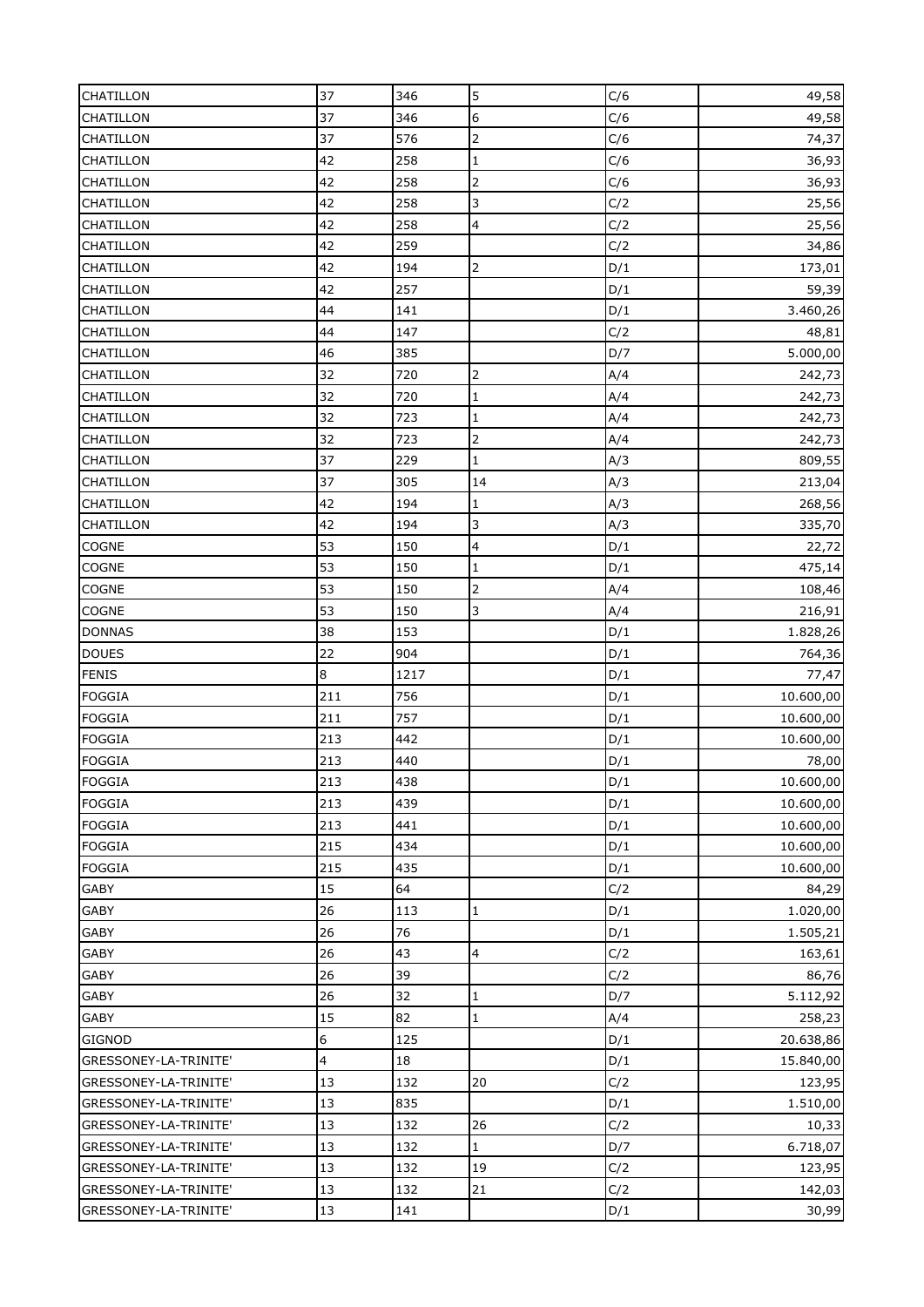| GRESSONEY-LA-TRINITE' | 13                      | 132 | 10               | C/6  | 267,89    |
|-----------------------|-------------------------|-----|------------------|------|-----------|
| GRESSONEY-LA-TRINITE' | 13                      | 132 | 22               | C/6  | 161,91    |
| GRESSONEY-LA-TRINITE' | 13                      | 132 | 24               | C/2  | 10,33     |
| GRESSONEY-LA-TRINITE' | 13                      | 132 | 25               | C/2  | 10,33     |
| GRESSONEY-LA-TRINITE' | 14                      | 210 |                  | D/1  | 3.982,92  |
| GRESSONEY-LA-TRINITE' | 13                      | 132 | 12               | A/3  | 568,10    |
| GRESSONEY-LA-TRINITE' | 13                      | 132 | 18               | A/3  |           |
|                       | 13                      | 132 | 11               |      | 568,10    |
| GRESSONEY-LA-TRINITE' |                         |     |                  | A/3  | 681,72    |
| GRESSONEY-LA-TRINITE' | 13                      | 132 | 13               | A/3  | 624,91    |
| GRESSONEY-LA-TRINITE' | 13                      | 132 | 14               | A/3  | 738,53    |
| GRESSONEY-LA-TRINITE' | 13                      | 132 | 15               | A/3  | 511,29    |
| GRESSONEY-LA-TRINITE' | 13                      | 132 | 16               | A/3  | 568,10    |
| GRESSONEY-LA-TRINITE' | 13                      | 132 | 17               | A/3  | 568,10    |
| GRESSONEY-LA-TRINITE' | 13                      | 132 | 23               | A/4  | 335,70    |
| GRESSONEY-SAINT-JEAN  | 13                      | 31  |                  | D/7  | 4.307,25  |
| GRESSONEY-SAINT-JEAN  | 23                      | 69  | 1                | D/1  | 3.100,00  |
| GRESSONEY-SAINT-JEAN  | 24                      | 180 |                  | D/7  | 404,00    |
| <b>HONE</b>           | 18                      | 6   |                  | D/1  | 5.438,81  |
| <b>HONE</b>           | 25                      | 10  | 1                | D/1  | 5.515,76  |
| <b>HONE</b>           | 30                      | 405 |                  | D/1  | 908,96    |
| <b>INTROD</b>         | $\mathbf{1}$            | 585 |                  | D/7  | 1.039,11  |
| <b>INTROD</b>         | $\overline{\mathbf{4}}$ | 27  |                  | D/1  | 9.909,77  |
| <b>ISSIME</b>         | 16                      | 289 |                  | D/1  | 22.781,17 |
| <b>ISSIME</b>         | 27                      | 20  | 2                | A/10 | 506,13    |
| <b>ISSIME</b>         | 27                      | 23  |                  | D/1  | 12.560,23 |
| <b>ISSIME</b>         | 27                      | 20  | 8                | C/6  | 49,58     |
| <b>ISSIME</b>         | 27                      | 20  | $6\overline{6}$  | C/6  | 49,58     |
| <b>ISSIME</b>         | 27                      | 20  | $\overline{7}$   | C/6  | 49,58     |
| <b>ISSIME</b>         | 27                      | 20  | 5                | A/3  | 320,20    |
| <b>ISSIME</b>         | 27                      | 20  | 3                | A/3  | 360,23    |
| <b>ISSIME</b>         | 27                      | 20  | 4                | A/3  | 480,30    |
| <b>LA SALLE</b>       | 59                      | 50  | 2                | D/1  | 1.611,35  |
| LA SALLE              | 59                      | 50  | $\boldsymbol{6}$ | C/6  | 96,06     |
| <b>LA SALLE</b>       | 59                      | 50  | 5                | C/6  | 96,06     |
| <b>LA SALLE</b>       | 59                      | 50  | 4                | A/3  | 429,95    |
| <b>LA SALLE</b>       | 59                      | 50  | 3                | A/3  | 525,49    |
| <b>MONTJOVET</b>      | 22                      | 295 | 3                | C/6  | 49,89     |
| <b>MONTJOVET</b>      | 22                      | 295 | 11               | C/6  | 2.045,17  |
| <b>MONTJOVET</b>      | 22                      | 295 | $\mathbf{1}$     | C/6  | 57,02     |
| <b>MONTJOVET</b>      | 22                      | 250 | 1                | D/1  | 444,15    |
| <b>MONTJOVET</b>      | 22                      | 295 | 2                | C/6  | 49,89     |
| <b>MONTJOVET</b>      | 22                      | 295 | 4                | C/6  | 57,02     |
| <b>MONTJOVET</b>      | 22                      | 295 | 5                | C/6  | 60,58     |
| <b>MONTJOVET</b>      | 22                      | 295 | 6                | C/6  | 67,71     |
| <b>MONTJOVET</b>      | 22                      | 295 | 7                | C/6  | 53,45     |
| <b>MONTJOVET</b>      | 22                      | 295 | 8                | C/6  | 53,45     |
| <b>MONTJOVET</b>      | 22                      | 295 | 10               | C/6  | 53,45     |
| <b>MONTJOVET</b>      | 22                      | 295 | 9                | C/6  | 53,45     |
| <b>MONTJOVET</b>      | 22                      | 278 | 6                | D/1  | 15.886,21 |
| <b>MONTJOVET</b>      | 24                      | 528 |                  | D/1  | 2.910,23  |
| <b>MONTJOVET</b>      | 47                      | 229 |                  | D/1  | 193,36    |
| <b>MONTJOVET</b>      | 22                      | 295 | 12               | A/3  | 232,41    |
|                       | 22                      | 295 | 13               |      |           |
| <b>MONTJOVET</b>      |                         |     |                  | A/3  | 193,67    |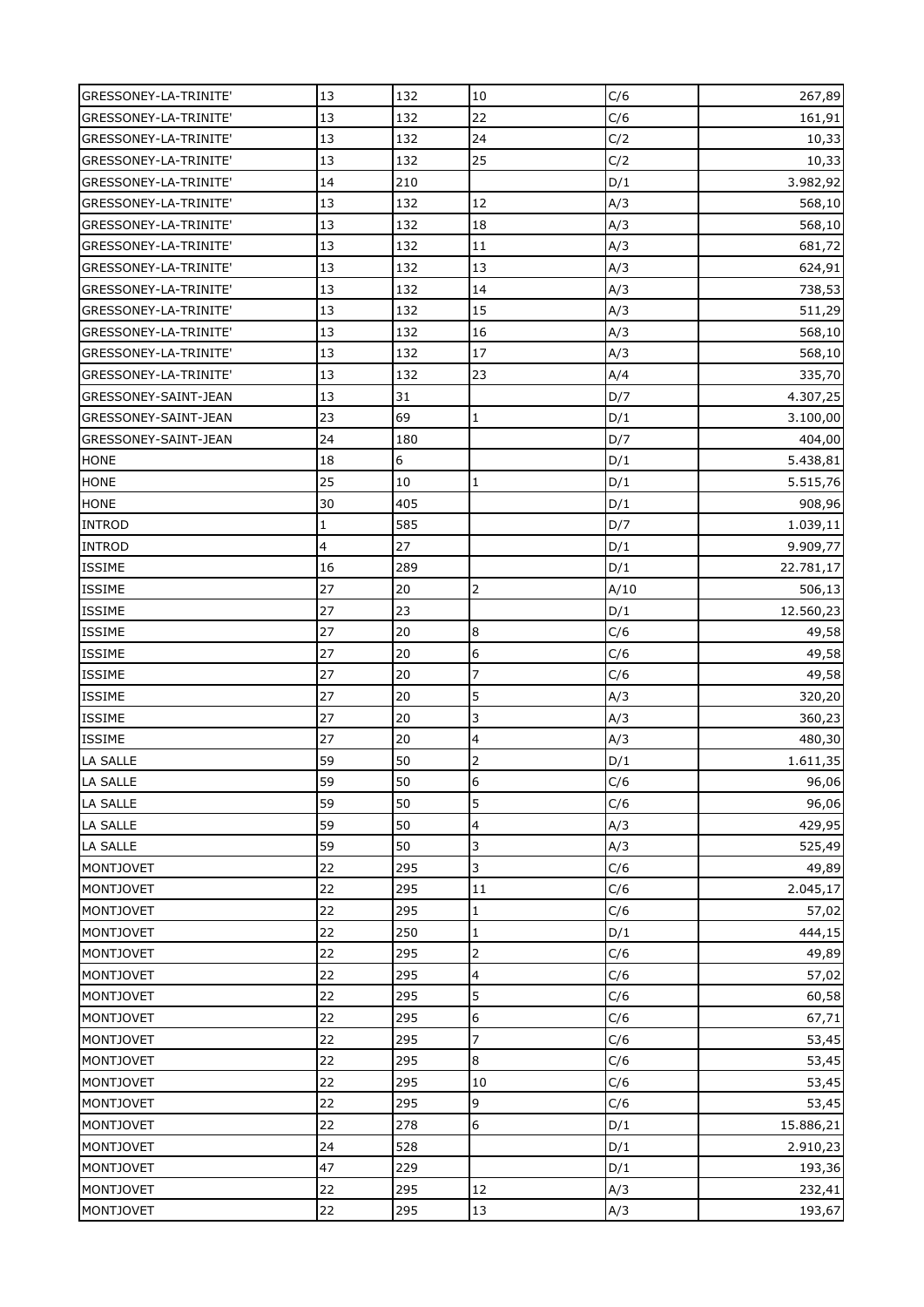| <b>MONTJOVET</b>  | 22             | 295  | 14                      | A/3 | 503,55    |
|-------------------|----------------|------|-------------------------|-----|-----------|
| <b>MONTJOVET</b>  | 22             | 295  | 15                      | A/3 | 581,01    |
| <b>MONTJOVET</b>  | 22             | 295  | 16                      | A/3 | 581,01    |
| <b>MONTJOVET</b>  | 22             | 295  | $17\,$                  | A/3 | 503,55    |
| <b>NUS</b>        | 50             | 185  |                         | D/7 | 619,75    |
| <b>NUS</b>        | 50             | 78   |                         | D/7 | 1.603,08  |
| <b>NUS</b>        | 50             | 177  |                         | D/1 | 18,59     |
| <b>NUS</b>        | 52             | 796  |                         | D/1 | 2.459,92  |
| <b>NUS</b>        | 52             | 533  |                         | D/7 | 16.550,00 |
| <b>NUS</b>        | 52             | 1093 |                         | D/1 | 58,00     |
| <b>NUS</b>        | 52             | 535  | $\overline{2}$          | D/7 | 6.600,00  |
| <b>OLLOMONT</b>   | 8              | 126  |                         | D/7 | 1.146,53  |
| PIANSANO          | 3              | 285  |                         | D/1 | 4.884,00  |
| PIANSANO          | 3              | 284  |                         | D/1 | 4.884,00  |
| PIANSANO          | 4              | 325  |                         | D/1 | 5.550,00  |
| PIANSANO          | 5              | 153  |                         | D/1 | 4.884,00  |
| PIANSANO          | 5              | 154  |                         | D/1 | 5.550,00  |
| PIANSANO          | 10             | 322  |                         | D/1 | 4.884,00  |
| PIANSANO          | 11             | 267  |                         | D/1 | 5.550,00  |
| PIANSANO          | 11             | 268  |                         | D/1 | 4.884,00  |
| PIANSANO          | 13             | 130  |                         | D/1 | 4.884,00  |
| PIANSANO          | 13             | 131  |                         | D/1 | 4.714,00  |
| PIANSANO          | 13             | 132  |                         | D/1 | 4.884,00  |
| PIANSANO          | 14             | 397  |                         | D/1 | 5.550,00  |
| PIANSANO          | 15             | 385  |                         | D/1 | 4.884,00  |
| PIANSANO          | 15             | 386  |                         | D/1 | 4.884,00  |
| PIANSANO          | 15             | 387  |                         | D/1 | 4.884,00  |
| PIANSANO          | 16             | 180  |                         | D/1 | 4.884,00  |
| PIANSANO          | 16             | 181  |                         | D/1 | 4.884,00  |
| PIANSANO          | 17             | 48   |                         | D/1 | 4.884,00  |
| PIANSANO          | 17             | 49   |                         | D/1 | 5.550,00  |
| PIANSANO          | 18             | 372  |                         | D/1 | 4.884,00  |
| PIANSANO          | 21             | 751  |                         | D/1 | 5.550,00  |
| <b>PONTEDERA</b>  | 8              | 158  | 1                       | D/1 | 70,00     |
| <b>PONTEDERA</b>  | 8              | 158  | $\overline{2}$          | D/1 | 50,00     |
| <b>PONTEDERA</b>  | 21             | 272  |                         | D/1 | 6.610,00  |
| <b>PONTEDERA</b>  | 33             | 1184 |                         | D/1 | 6.610,00  |
| <b>PONTEDERA</b>  | 31             | 466  |                         | D/1 | 6.610,00  |
| <b>PONTEDERA</b>  | 31             | 467  |                         | D/1 | 6.610,00  |
| <b>PONTEY</b>     | 2              | 261  |                         | D/1 | 33,57     |
| PONT-SAINT-MARTIN | $\overline{2}$ | 401  |                         | C/6 | 41,63     |
| PONT-SAINT-MARTIN | $\overline{c}$ | 147  | 1                       | D/1 | 7.808,83  |
| PONT-SAINT-MARTIN | 5              | 296  |                         | D/1 | 877,98    |
| PONT-SAINT-MARTIN | 16             | 156  | 1                       | D/1 | 743,70    |
| PONT-SAINT-MARTIN | 17             | 79   |                         | C/2 | 161,13    |
| PONT-SAINT-MARTIN | 17             | 33   |                         | D/1 | 21.061,11 |
| PONT-SAINT-MARTIN | $\overline{2}$ | 509  | $\overline{\mathbf{4}}$ | D/7 | 2.085,00  |
| PONT-SAINT-MARTIN | $\overline{c}$ | 509  | 5                       | A/3 | 598,39    |
| PONT-SAINT-MARTIN | $\overline{2}$ | 400  | 2                       | A/4 | 206,58    |
| PONT-SAINT-MARTIN | 16             | 156  | 2                       | A/4 | 227,24    |
| PONT-SAINT-MARTIN | 16             | 98   |                         | A/4 | 120,08    |
| PRE'-SAINT-DIDIER | 11             | 502  |                         | D/1 | 3.997,38  |
| QUART             | 12             | 1180 |                         | D/1 | 390,00    |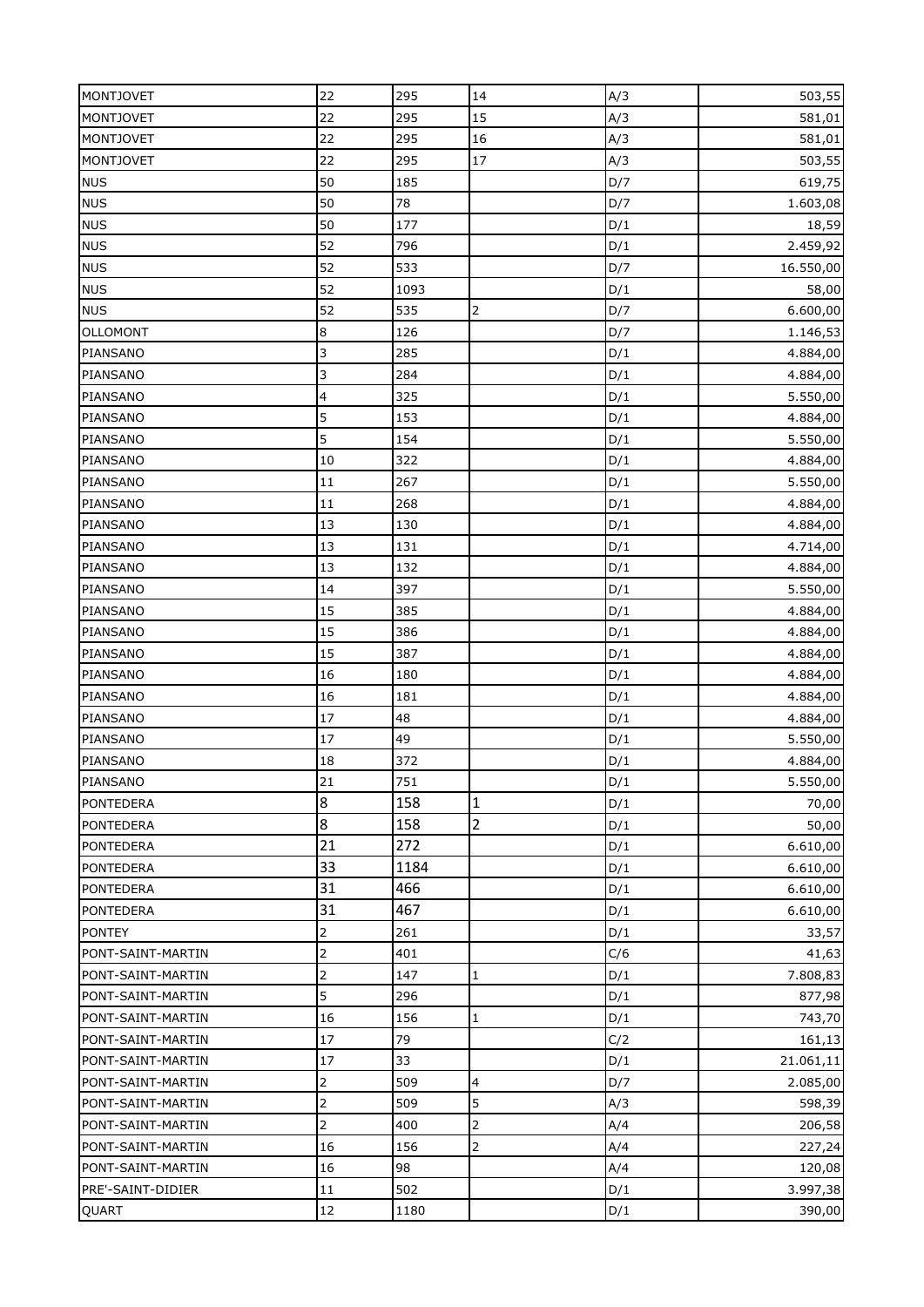| QUART                | 12             | 537  |                | D/7        | 6.974,98  |
|----------------------|----------------|------|----------------|------------|-----------|
| QUINCINETTO          | 11             | 377  | 1              | D/1        | 93.054,00 |
| RHEMES-SAINT-GEORGES | 5              | 392  | $\overline{2}$ | D/1        | 2.390,00  |
| RHEMES-SAINT-GEORGES | 5              | 392  | $\mathbf{1}$   | C/2        | 125,24    |
| RHEMES-SAINT-GEORGES | 11             | 45   | 3              | D/7        | 516,46    |
| RHEMES-SAINT-GEORGES | 11             | 20   |                | D/7        | 154,94    |
| RHEMES-SAINT-GEORGES | 11             | 45   | 1              | A/4        | 169,40    |
| RHEMES-SAINT-GEORGES | 11             | 45   | 2              | A/4        | 190,57    |
| SAINT-DENIS          | 28             | 306  |                | D/1        | 320,00    |
| SAINT-DENIS          | 28             | 306  | 3              |            |           |
| SAINT-DENIS          | 29             | 95   |                | D/1<br>D/1 | 9.070,00  |
|                      | 9              | 204  |                |            | 51,65     |
| SAINT-MARCEL         |                |      |                | D/7        | 4.699,76  |
| <b>SARRE</b>         | 26             | 289  | $\mathbf{1}$   | D/1        | 7.252,00  |
| <b>TORGNON</b>       | 7              | 599  |                | D/1        | 99,16     |
| <b>TROIA</b>         | 8              | 386  |                | D/1        | 2.042,00  |
| <b>TROIA</b>         | 26             | 335  |                | D/1        | 83,00     |
| VALENZA              | 17             | 492  |                | D/1        | 280,00    |
| <b>VALENZA</b>       | 17             | 493  |                | D/1        | 6.920,00  |
| VALGRISENCHE         | 5              | 338  | $\overline{2}$ | D/8        | 231,20    |
| VALGRISENCHE         | 5              | 32   |                | D/7        | 422,67    |
| VALGRISENCHE         | 6              | 253  | $\overline{2}$ | C/2        | 32,28     |
| VALGRISENCHE         | 6              | 253  | $\mathbf{1}$   | D/1        | 61,97     |
| VALGRISENCHE         | 14             | 149  |                | D/1        | 17.631,84 |
| VALPELLINE           | $\mathbf{1}$   | 36   |                | D/1        | 45.584,35 |
| VALPELLINE           | 3              | 424  |                | D/7        | 108,46    |
| VALPELLINE           | 13             | 396  |                | D/7        | 10.847,56 |
| VALSAVARENCHE        | 4              | 325  | 1              | D/1        | 1.202,00  |
| VALTOURNENCHE        | 6              | 14   | $\mathbf{1}$   | D/1        | 10.759,54 |
| <b>VALTOURNENCHE</b> | $\overline{7}$ | 365  |                | C/2        | 63,21     |
| <b>VALTOURNENCHE</b> | 10             | 117  | $\bf 8$        | C/6        | 43,38     |
| VALTOURNENCHE        | 10             | 453  | 3              | D/1        | 858,87    |
| <b>VALTOURNENCHE</b> | 10             | 117  | 3              | C/6        | 43,38     |
| VALTOURNENCHE        | 10             | 67   |                | D/1        | 1.675,39  |
| <b>VALTOURNENCHE</b> | 10             | 1039 |                | D/1        | 30,00     |
| <b>VALTOURNENCHE</b> | 10             | 117  | $\mathbf{1}$   | C/6        | 43,38     |
| <b>VALTOURNENCHE</b> | 10             | 117  | 2              | C/6        | 43,38     |
| <b>VALTOURNENCHE</b> | 10             | 117  | 4              | C/6        | 43,38     |
| <b>VALTOURNENCHE</b> | 10             | 117  | 5              | C/6        | 43,38     |
| <b>VALTOURNENCHE</b> | 10             | 117  | 6              | C/6        | 43,38     |
| <b>VALTOURNENCHE</b> | 10             | 117  | 7              | C/6        | 43,38     |
| <b>VALTOURNENCHE</b> | 10             | 390  | $\bf{8}$       | C/4        | 284,26    |
| <b>VALTOURNENCHE</b> | 10             | 117  | 9              | C/6        | 43,38     |
| <b>VALTOURNENCHE</b> | 10             | 471  | $\bf{8}$       | D/7        | 338,80    |
| <b>VALTOURNENCHE</b> | 10             | 390  | $\mathbf{1}$   | D/1        | 10.021,33 |
| <b>VALTOURNENCHE</b> | 14             | 80   |                | D/1        | 552,61    |
| <b>VALTOURNENCHE</b> | 16             | 3    |                | D/1        | 3.737,08  |
| <b>VALTOURNENCHE</b> | 16             | 142  |                | D/7        | 51,65     |
| <b>VALTOURNENCHE</b> | 18             | 89   |                | D/1        | 673,46    |
| VALTOURNENCHE        | 34             | 169  |                | D/1        | 1.974,93  |
| <b>VALTOURNENCHE</b> | 34             | 177  |                | D/1        | 1.041,18  |
| <b>VALTOURNENCHE</b> | 34             | 170  |                | E/1        | 1.208,51  |
| <b>VALTOURNENCHE</b> | 35             | 150  |                | C/2        | 299,55    |
| <b>VALTOURNENCHE</b> | 35             | 154  |                | E/1        | 743,70    |
|                      |                |      |                |            |           |